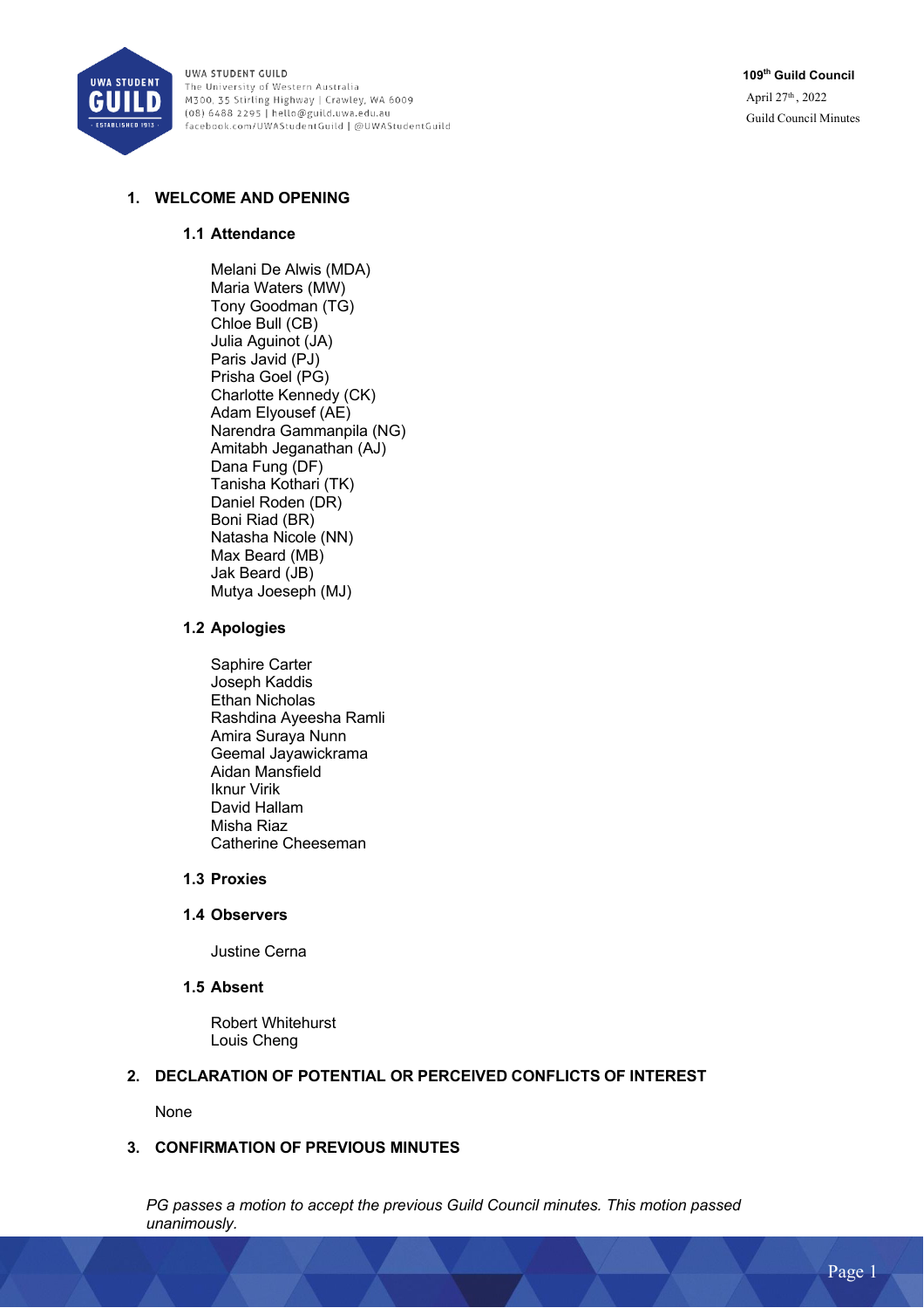

## **4. BUSINESS ARISING FROM PREVIOUS MINUTES**

**None** 

### **5. BUSINESS COMPLETED VIA CIRCULAR**

None

### **6. DIRECTORS REPORTS**

#### 6.1 Managing Director

TG mentions how important incubator programs are across the country's Universities after the talk from Venture and reiterates his excitement about the program.

TG mentions they're currently undergoing the Audit and thank the finance division for their hard work in making this happen, in addition to preparing the SAF documents. TG also mentions that the new election regulations are also being finalised with the lawyers, and that the student code of conduct is finalised and will be looking to be passed this meeting.

TG mentions that the changes to mask wearing on campus will hopefully increase the commercial performance going forward, and that we can expect to see an increase of students on campus. He also mentioned that there are new staff members are within the guild and to make them feel welcome. He briefly mentioned that the commercial aspect has taken a hit but this was to be expected given COVID and hopefully will improve in the coming years A new bus stop being is being installed across the road and will have UWA Student Guld branding on it which is highly exciting.

### 6.2 Finance Director

For the month of March, there was a profit of around ~\$12,000 as opposed to a budgeted loss. Year to date, MJ mentions the Guild is at a loss of \$35k as opposed to a budgeted loss of \$156k. MJ mentions that the "profit" in March is due to expenses that haven't gone through yet such as the grants, and there is more likely to be a \$20-30k loss instead. MG mentions that this is expected because of the rental abatements which were provided for tenants

MJ mentions that the second-hand bookshop has reported another loss due to reduced numbers on campus and reduced merchandise sales. Tav and commercial outlets are worse than anticipated due to the above-mentioned reasons. MJ summarises by saying while March isn't profitable, it is as expected. MJ mentions that RSD is the only department over budget, but this is due to the RSD ball deposit.

6.3 Commercial 6.4 Student Services

*TG tabled all other director reports as read.* 

### **7. QUESTION TIME – Directors Reports**

None

*PG moved a procedural motion to accept directors' reports. This motion passed unanimously.*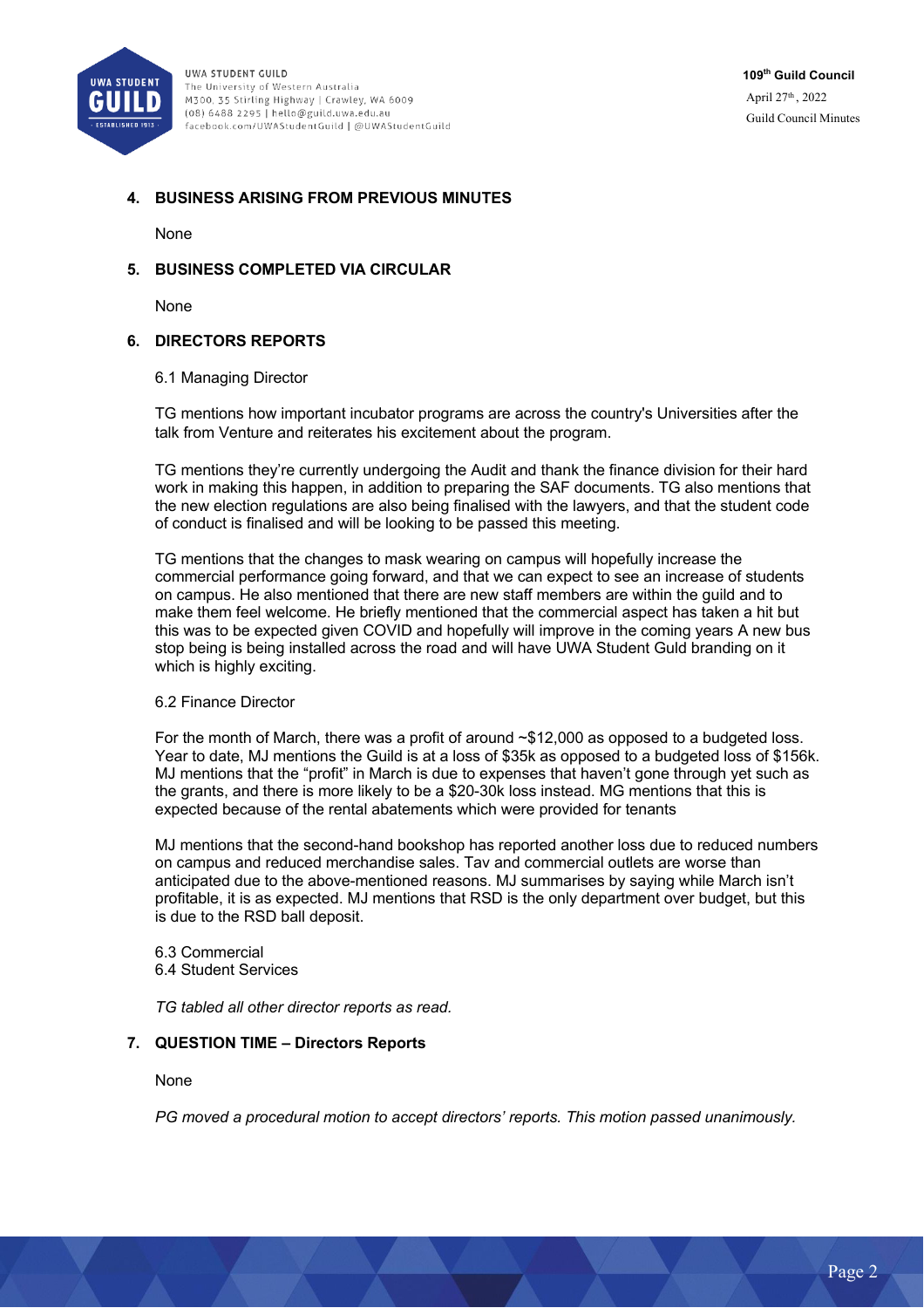

# **8. STUDENT REPORTS**

- 8.1 President (As tabled = AT)
- 8.2 Vice President (AT but absent)
- 8.3 General Secretary (AT)
- 8.4 Guild Chair (AT)
- 8.5 Education Council President (AT but absent)
- 8.6 Societies Council President (Not Submitted = NS) Will be submitted after council
- 8.7 Public Affairs Council President (AT)
- 8.8 WASAC Chair (NS)
- 8.9 Women's Officer (AT)
- 8.10 Welfare Officer (AT but absent)
- 8.11 Postgraduates Students' Association President (NS) Isn't finished as of yet and will be submitted after council
- 8.12 International Students' Department President (AT)
- 8.13 Residential Students' Department President (NS)
- 8.14 Environment Officer (NS)
- 8.15 Sports Officer (AT but absent)
- 8.16 Access Department (AT)
- 8.17 Pride Officers (AT)
- 8.18 Ethnocultural Department Officers (AT)
- 8.19 Volunteering Chair (NS)
- 8.20 OGC ( 4 / 13 )
- 8.21 MASA President

## **9. QUESTION TIME – Student Reports**

MDA asks NG a question regarding the policy tracker logistics. NG replies with that he will discuss this in general minutes.

MDA asks AJ about whether there are NUS reports done for the January NUS conference. AJ replies that this slipped his mind, and he will chase this up.

MDA asks when the Welfare & Advocacy committee will be meeting up. PG mentions that she will be starting the meetings the following week, with the delay being due to the change of chair.

MDA asks PG about what exact changes will be included in the new election regulations. PG replies that this will be discussed later but all the changes are listed in the agenda pack.

*PG moved a procedural motion to accept student reports. This motion passed unanimously.* 

### **10. BUSINESS FROM THE EXECUTIVE**

**10.1** Venture Presentation

## **6 ELECTIONS**

*PG moved a procedural motion to appoint TG as the returning officer. This motion passed unanimously.* 

TG mentions that for all the contested committees, that a ballot box will be at Guild Finance and will be open for a week.

### 6.1 Guild Subcommittee Elections:

a) Governance Committee *(three Ordinary non-Councillor members, at least one of whom must be female) – CONTESTED*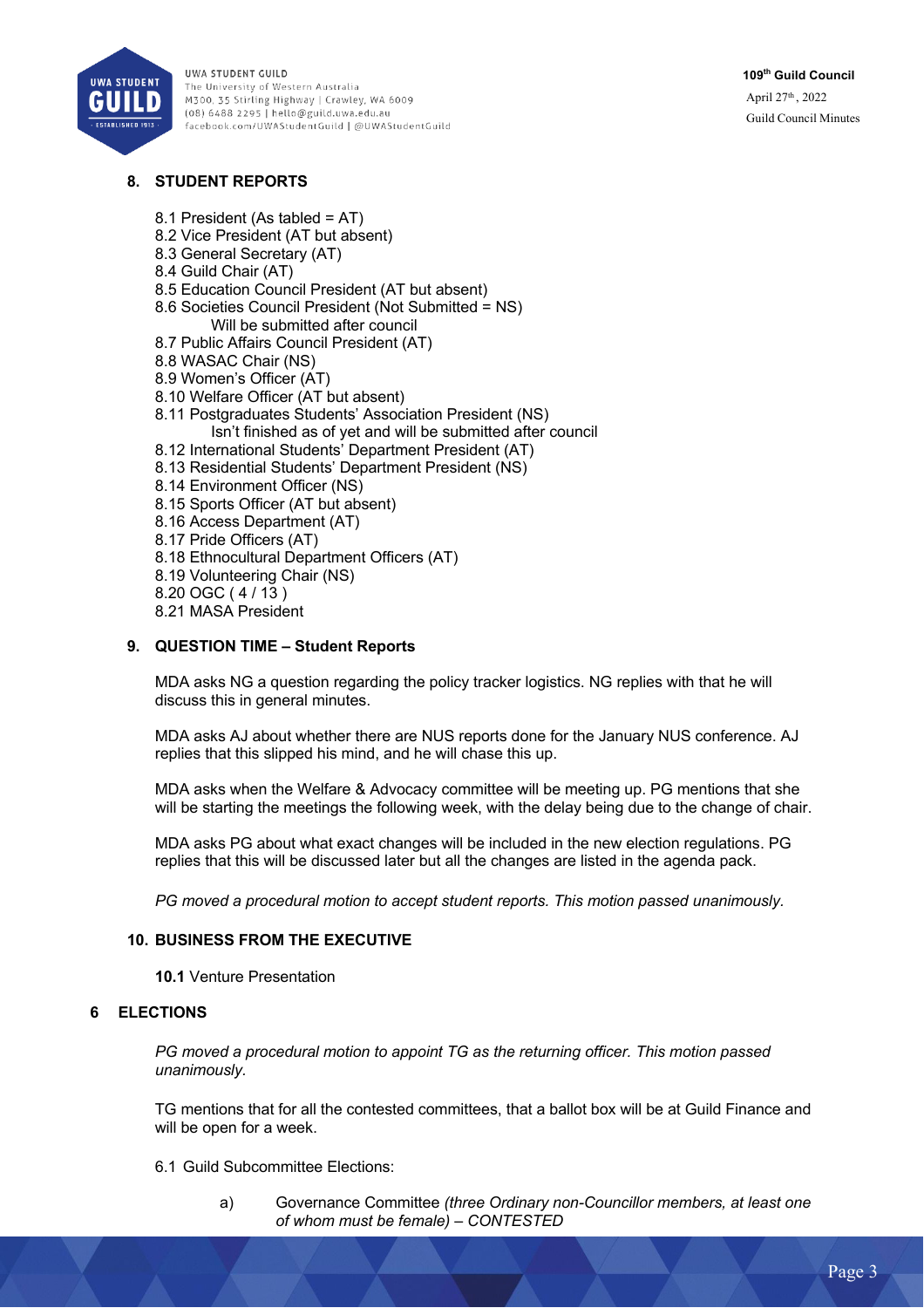

Nominees: Sam Curulli, Levon Johnson, Anushka Mukherjee, Kushar

b) Equity & Diversity Committee *(two Ordinary non-Councillor members, at least one of whom must be female) – CONTESTED*

Nominees: Kiarra Hardjani, Akshata Jois, Anushka Mukherjee

c) Student Services Committee *(two Ordinary non-Councillor members, at least one of whom must be female) – CONTESTED*

Nominees: Angelique Natasha Sutanto , Cyrine Almodovar, Kushargra Rathore

d) Welfare & Advocacy Committee *(two Ordinary non-Councillor members, at least one of whom must be female) – CONTESTED*

Nominees: Justin Edom, Krisha Timbadia , Waleed Al Salmi

e) Guild Volunteering *(two Ordinary non-Councillor members, at least one of whom must be female) – UNCONTESTED*

Nominees: Sarah Tan, Jit Singh

f) Election Culture Committee *(three Ordinary non-Councillor members, at least one of whom must be female) – UNCONTESTED*

Nominees: Danish Salleh

g) Corporate Services *(two Ordinary non-Councillor members, at least one of whom must be female) – UNCONTESTED*

Nominees: Bhavya Chhikira

h) Catering & Tavern Committee *(three Ordinary non-Councillor members, at least one of whom must be female) – UNCONTESTED*

## **7 MOTIONS ON NOTICE (OPERATIONS)**

7.1 The 109<sup>th</sup> Guild Council approves the 2021 Financial Audited Accounts (available to view in the agenda pack)

Moved: Amitabh Jeganathan (AJ) Seconded: Narendra Gammanpila (NG)

AJ and NG both briefly speak on the motion & mention that this is a routine motion that should be passed.

*PG conducts a vote on motion 7.1. The motion passed unanimously.* 

7.2 The 109<sup>th</sup> Guild Council approves the date of the 2022 OGM of Tuesday 11<sup>th</sup> October 2022 at 1:00pm.

Moved: Narendra Gammanpila (NG) Seconded: Amitabh Jeganathan (AJ)

NG spoke briefly on the motion & mentioned that this is just a motion to set the date. Nothing more.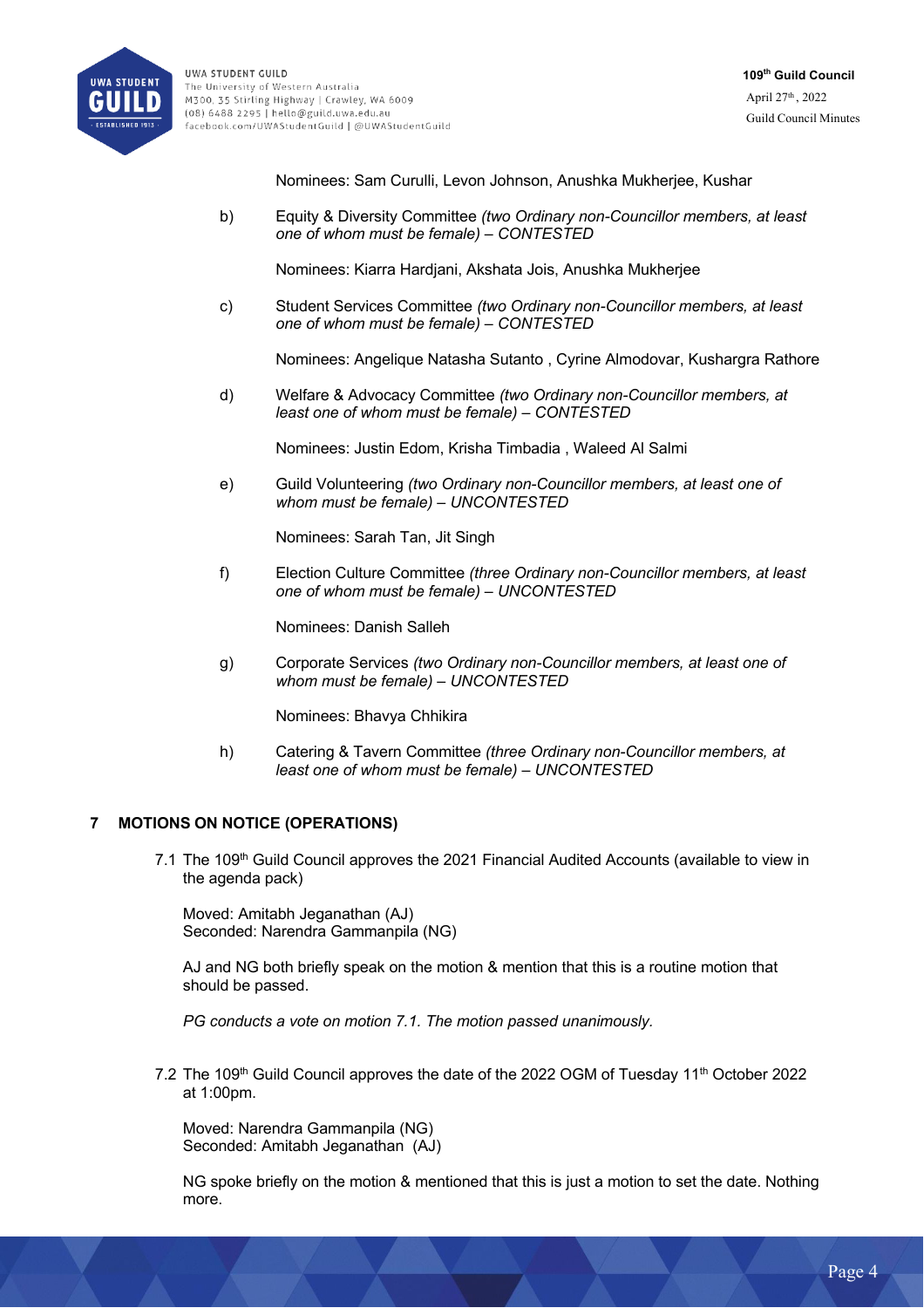

*PG conducts a vote on motion 7.2. The motion passed unanimously.* 

7.3 The 109<sup>th</sup> Guild Council approves the 2022 Election timetable. (available to view in the agenda pack)

Moved: Narendra Gammanpila (NG) Seconded: Amitabh Jeganathan (AJ)

NG speaks on the motion and encourages everyone to look at the election timetable and get across the various changes that have been made. AJ mentions that this motion is a prerequisite for the following motion, and the next step would be to amend election timetable to fit the new regulations at next Guild council.

*PG conducts a vote on motion 7.3. The motion passed unanimously.* 

7.4 The 109<sup>th</sup> Guild Council requests the Managing Director write to the WAEC in order to conduct the 2022 Annual General Elections for the UWA Student Guild & NUS.

Moved: Amitabh Jeganathan (AJ) Seconded: Narendra Gammanpila (NG)

*PG conducts a vote on motion 7.4. The motion passed unanimously.* 

### **8 MOTIONS WITHOUT NOTICE (OPERATIONS)**

*PG moves a procedural motion to move the chair to CB. This motion passed unanimously.* 

8.1 The 109th guild council approves the amendments made to the election regulations (available to view in the agenda pack)

Moved: Prisha Goel (PG) Seconded: Amitabh Jeganathan (AJ)

PG mentions that the changes were made to make it a more fair and equitable election. Such changes include capping the number of OGCs, restricting the nomination process. PG mentions that this has been discussed at Governance committee and Election Culture committee and was discussed with the lawyers and numerous Guild staff. AJ mentions that this will be a huge win for students.

Questions:

NG asks whether PG or AJ could run through the main changes made. PG replies by saying that the max number of OGC's per party will be changed to 13 and have introduced a 150 word personal statement that will be necessary for all candidates. The fee for nomination has increased from \$10 to \$20. There is also the introduction of co-signatures with the second signature being unique. The party nominations will open at the end of sem 1 with the OGC candidate nominations opening in week 2 sem 2, this will allow candidates to read and learn about each party before making a choice.

Debate: nil

*CB conducts a vote on motion 8.1. The motion passed.*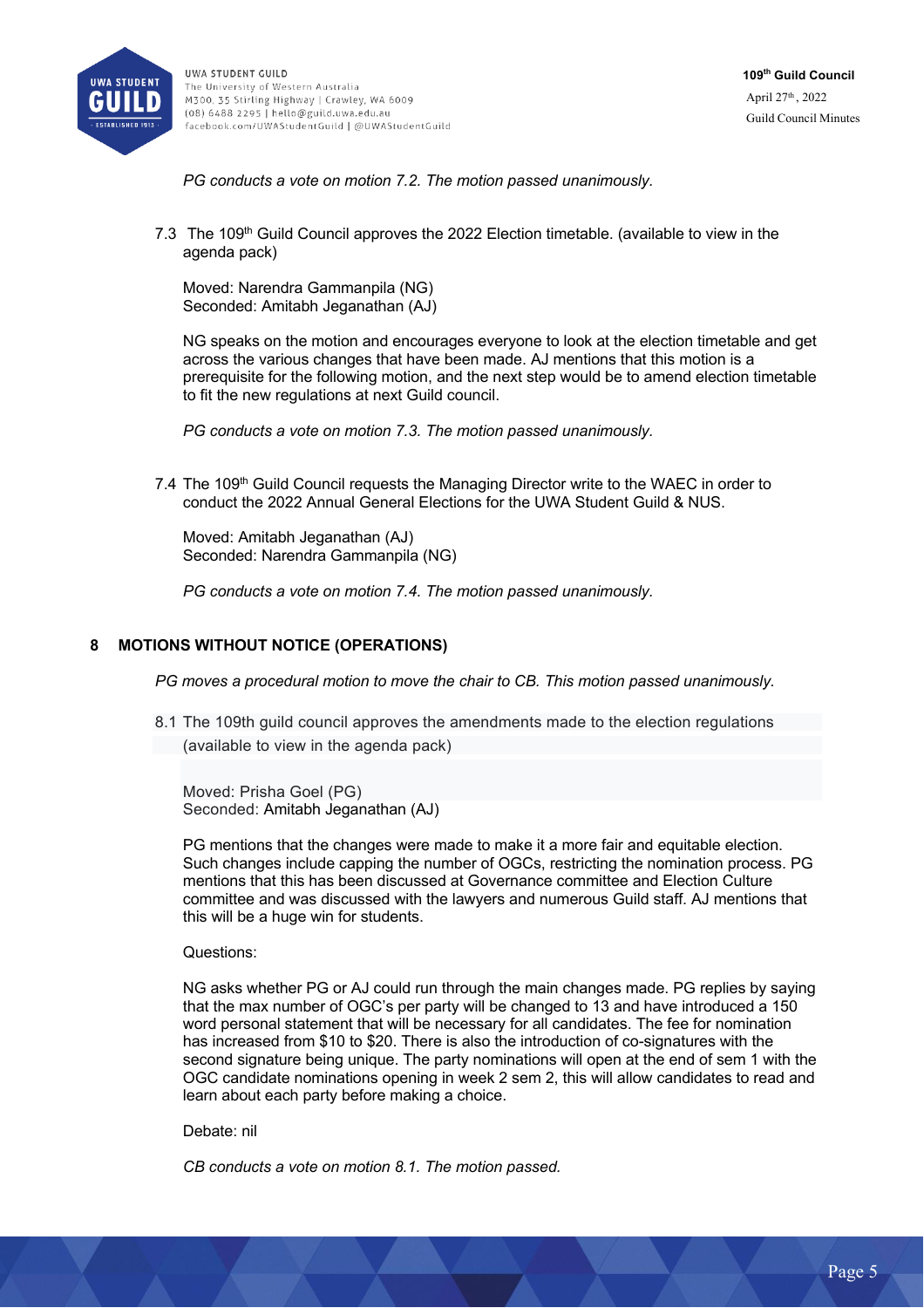

MDA expresses a desire to ask a question despite it being outside of question time. TG confirms that once a vote is started, it can't be stopped and that all questions should be kept to "question time".

MDA expresses her desire once again to ask a question despite it being outside question time, AJ accepts her question.

MDA asks why the nomination fee increase was included when it didn't pass at the Election Culture committee meeting. PG mentions that this issue was tabled for further workshopping at the end of the meeting. Due to time constraints, PG passed this via a motion via circular that passed, hence it was passed. MDA mentions she didn't see this email. PG confirms that she sent reminder emails and that everyone who voted made their vote publicly known to the committee, and thus the onus was on MDA for not keeping up. MDA asks whether we could further workshop this for students that are from a lower SES. PG mentions that given the time constraints given that senate is coming up, this motion had to be passed via circular. PG also mentions that numerous comprehensive Election Culture meetings were had and that PG believes that everyone's opinions were given adequate time to be expressed and heard.

*CB moves a procedural motion to move the chair to PG. This motion passed unanimously.* 

8.2 The 109<sup>th</sup> Guild Council appoints Kaelin Abrahams to the position of co-pride officer.

Moved: Paris Javid (PJ) Seconded: Narendra Gammanpila (NG)

PJ briefly speaks on the motion and mentions that her new co-officer will do a great job.

*PG conducts a vote on motion 8.2. The motion passed unanimously.* 

8.3 The 109<sup>th</sup> Guild Council approves the new Student Representative Code of Conduct. (available to view in the agenda pack)

Moved: Amitabh Jeganathan (AJ) Seconded: Narendra Gammanpila (NG)

AJ mentions that this was drafted with the lawyers and will help define the rules and appropriate behaviours around conduct for all student leaders within the Guild and clubs. NG reiterates the ideas expressed by AJ and adds that having some guidelines in place will help tame the "doghouse" that is the Guild.

TG mentions that this will eventually become apart of the OGC nomination process and process with joining a club. TG also mentions that the university is pleased with these changes.

Debate:

For: AE thanks TG, AJ and everyone involved in making this code of conduct a reality.

*PG conducts a vote on motion 8.3. The motion passed unanimously.* 

### **9 MOTIONS ON NOTICE (REPRESENTATION)**

9.1 The 109<sup>th</sup> Guild Council:

a) Acknowledges the current political and economic instability in Sri Lanka and recognises the governments corruption and mismanagement as the main contributing factor to this political / economic instability. The council also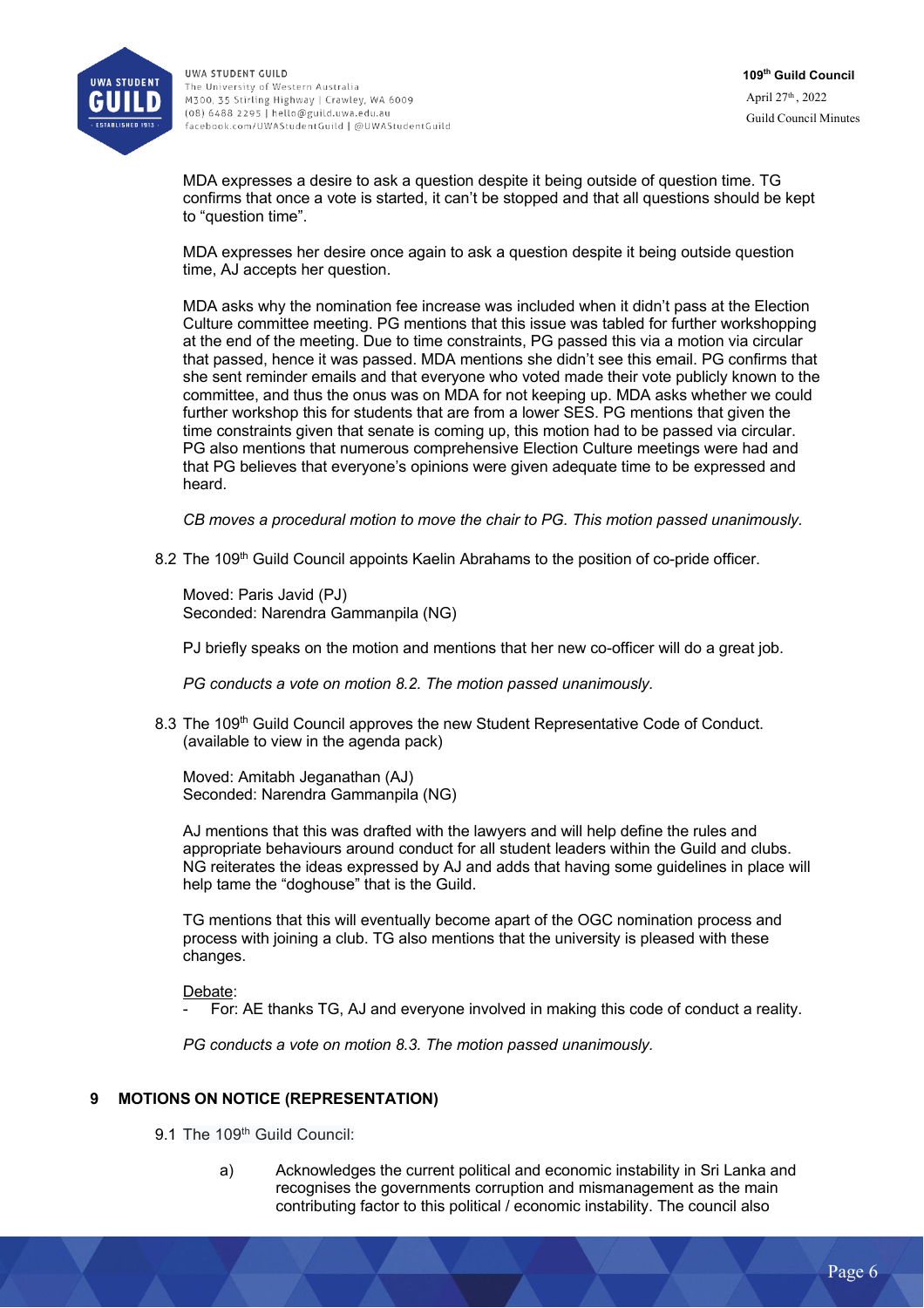

recognises the hurt, panic and hunger the people of Sri Lanka are facing right now.

- b) Calls upon the university to provide fee extensions and the needed support to Sri Lankan students affected by the distribution to the banks in Sri Lanka.
- c) Directs the Guild President, ISD President and Education Council President to work together with the University to achieve a framework that can be applied to similar situations in the future to enable students to have quick actions put in place following a crisis.
- d) Encourages all students affected by this crisis to proactively seek help from support services available on campus, such as Student Assists and services at Shenton House.

Moved: Amitabh Jeganathan (AJ) Seconded: Narendra Gammanpila (NG)

AJ speaks on the motion. AJ mentions that he is from Sri Lanka and explains that due to severe financial mismanagement that Sri Lanka is in an economic crisis which is greatly impacting everyday life. AJ mentions that this is greatly impact international Sri Lankan students' ability to meet their fee payment deadlines, mentioning that it is unreasonable for the university to ask students to pay full fees now. AJ also mentions that the government has done unspeakable actions during their reign including genocide, and supports this with a personal anecdote of his parents fleeing from a burning house in the past. AJ highlights that this isn't an acute issue and has issues such as these have been occurring for a long time. MDA reiterates this sentiment.

NG speaks on the motion and reiterates many of the same sentiments expressed by AJ. NG also reads out what Geemal wanted to say, with that being Geemal has managed to secure fee extensions and are working with the university & student assists to provide further support. Geemal also wanted to mention that he is working on a crisis response framework to allow the university to respond to situations more promptly such as theses in the future. NG also mentions that directly sending supplies is proffered as money might get caught up with the closure / lockdown of many banks.

TG asks whether AJ has spoken to student assists. AJ replies that he will follow up on this.

## Debate:

o For

- MDA speaks for the motion and reiterates many of the same points bought up by AJ and NG. MDA mentions that now the situation in Sri Lanka is breaching human rights with cases of police aggression with tear gas, water jets and open shooting. MDA also mentions that women are disproportionally affected during this crisis and makes mention of a hashtag of #herhome.
- MDA suggests the following amendments:
- § 9.1.a) Acknowledges the current political and economic instability in Sri Lanka and recognises the governments corruption and mismanagement as the main contributing factor to this political / economic instability. The council also recognises the hurt, panic and hunger the people of Sri Lanka are facing right now.
- This amendment was friendly and thus passed without vote.

*PG conducts a vote on motion 9.1. The motion passed unanimously.*